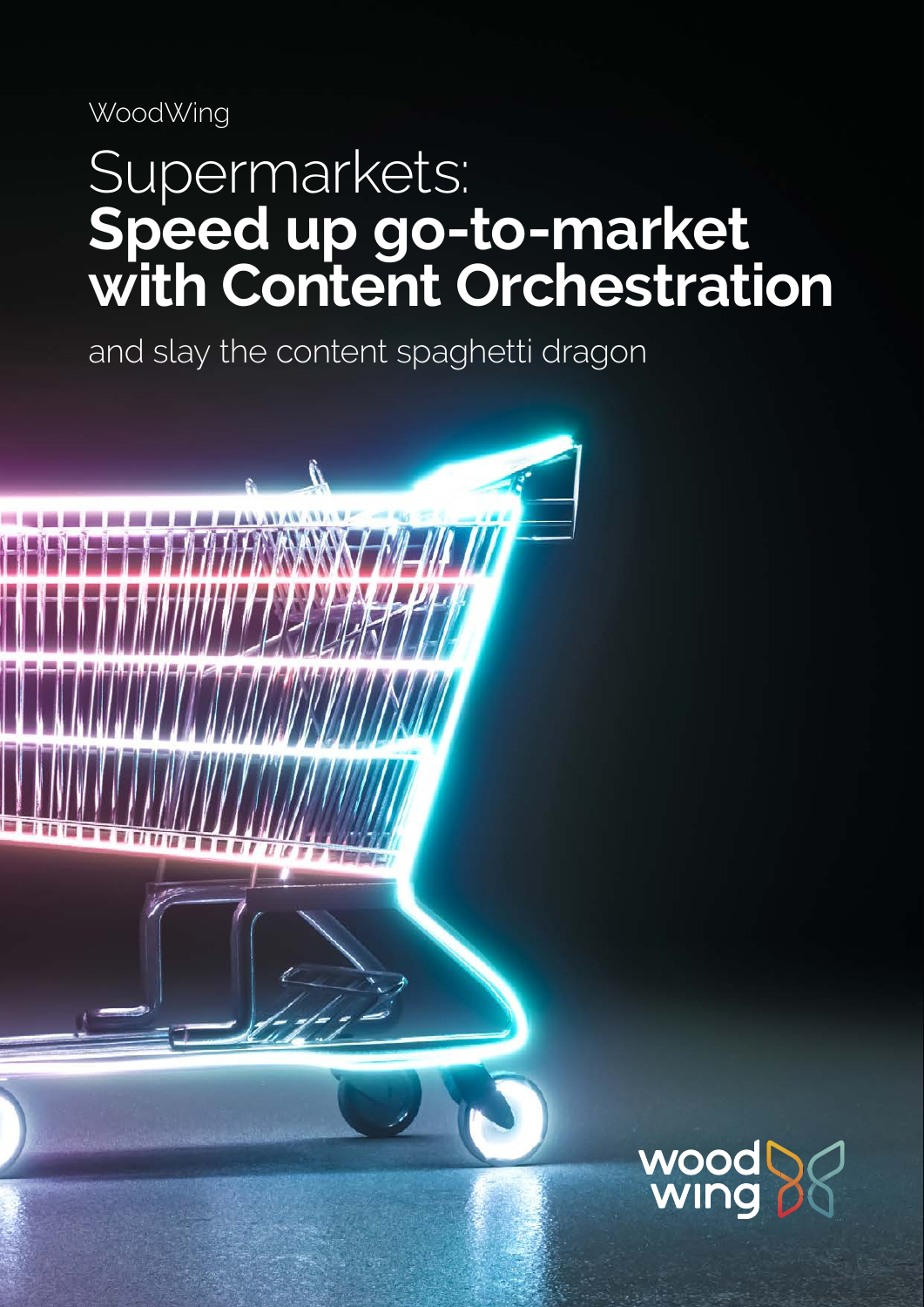#### **The opportunity of Content Orchestration**

| Intro                                                         | 3              |
|---------------------------------------------------------------|----------------|
| Supermarkets face a number of content challenges              | $\overline{4}$ |
| Beware the content spaghetti dragon                           | 5              |
| Slay the dragon with Content Orchestration                    | 8              |
| Real-life (anonymous) use cases                               | 14             |
| Use case 1. Weekly brochure and POS materials creation        | 14             |
| Use case 2. E-commerce automation and central file repository | 16             |
| Use case 3. Automated image processing for in-app deployment  | 17             |
| Use case 4. Long-form, highly designed, multi-channel content | 19             |
| Tips for success                                              | 22             |
| 1. View technology as an ongoing investment                   |                |
| 2. Talk to integration and workflow experts                   |                |
| Get in touch                                                  | 23             |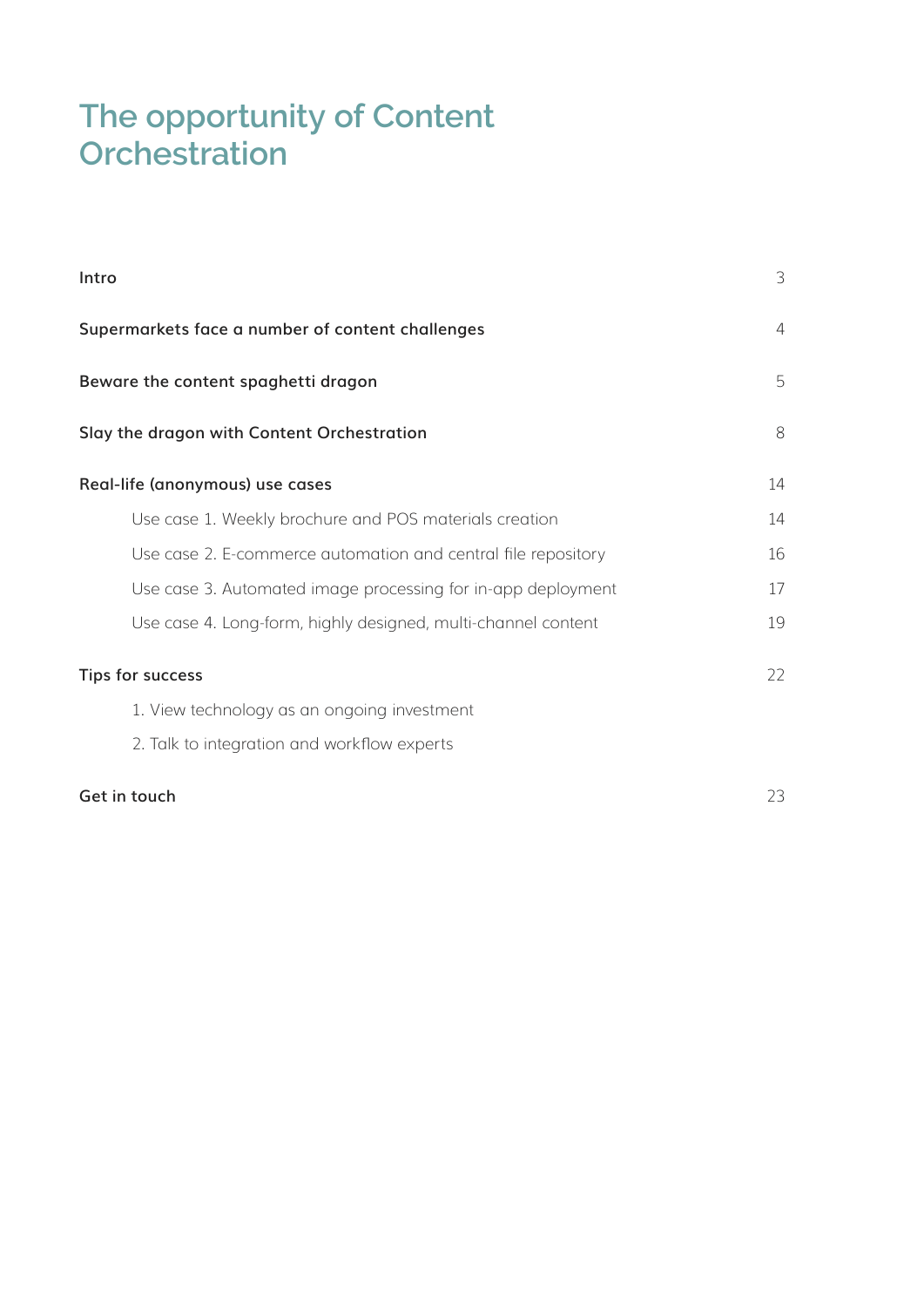#### **Intro**

This guide is for supermarket marketing & IT teams exploring ways to be more efficient, scalable, and flexible in their approach to content. Specifically, we go into detail about how transforming the way you approach workflow and technology can lead to a range of benefits, helping you:

- Reduce manual work and associated costs by automating repetitive steps.
- Maintain consistency and quality, and protect your brand.
- Eliminate image duplication and keep a clear record of file versions.
- Better manage the complex content demands that come from an increasing number of channels.

For this research, we interviewed a number of our supermarket customers, as well as the implementation/technology partners that have helped them orchestrate their content.

#### *About WoodWing*

WoodWing is a technology company that helps publishers, agencies, and brands tell their stories. We build solutions that enable teams in these organizations to efficiently manage, work on, and distribute creative output. Originally serving the publishing industry, our solutions are increasingly being adopted by other organizations, such as retailers and agencies, as their storytelling demands begin to resemble those of traditional publishers.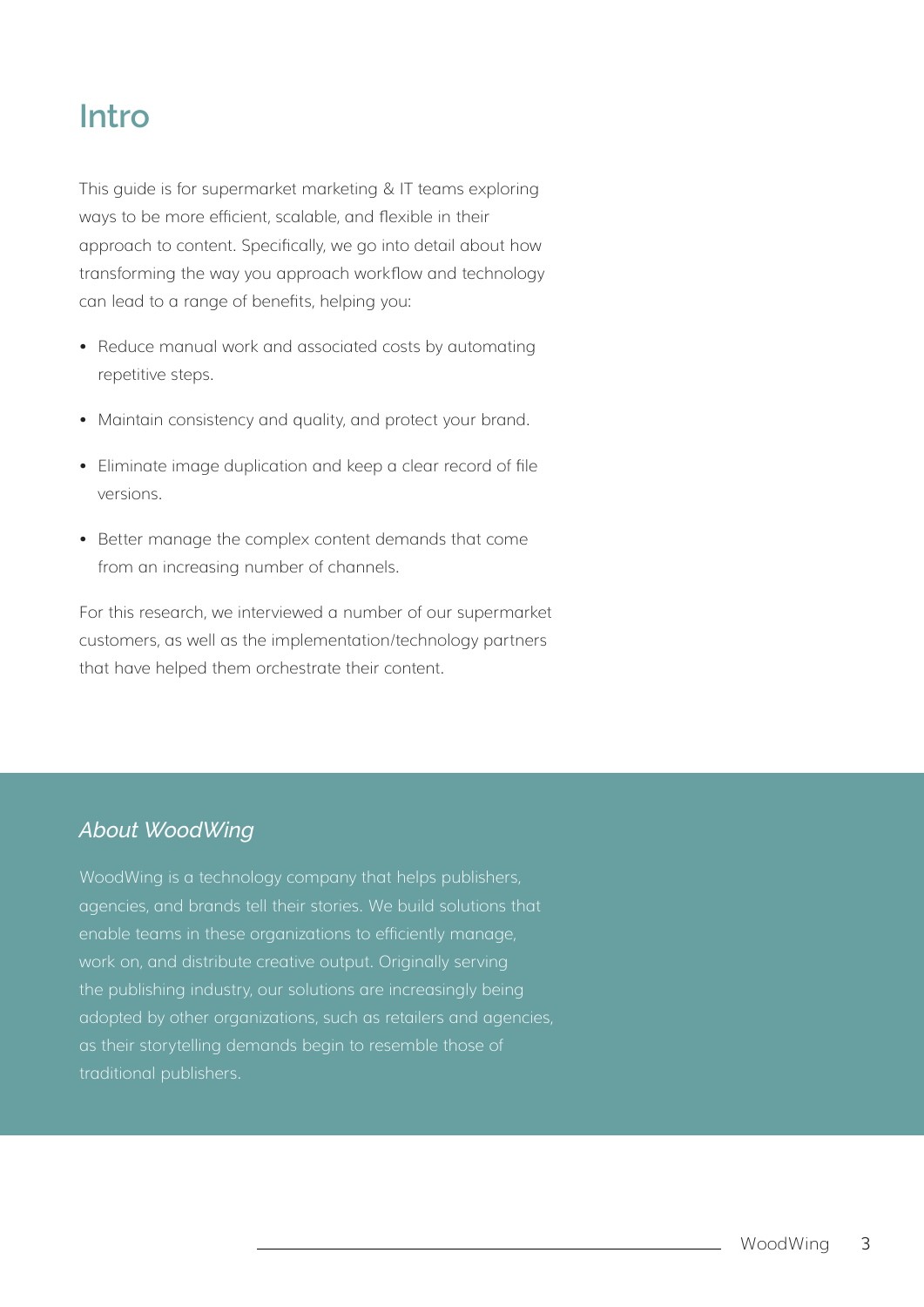#### **Supermarkets face a number of content challenges**

The last few years have brought tumultuous changes to the supermarket landscape, as e-commerce has exploded, new online-only competition is beginning to appear, and Covid-19 has impacted the way supermarkets operate.

While supermarkets provide an essential service, rising competition, the increase of marketing and sales channels, and nimble competition mean many supermarkets need to evolve the way they operate and serve their customers. For these large, labor-intensive businesses, there are many areas in which optimizations are possible.

In this white paper we will explore one: how to produce marketing materials - whether they are print, online, in-app, point of sale, brochures, signs, ads, or anything else - with:

- Faster time-to-market
- Greater consistency
- Lower costs
- Fewer tools and human resources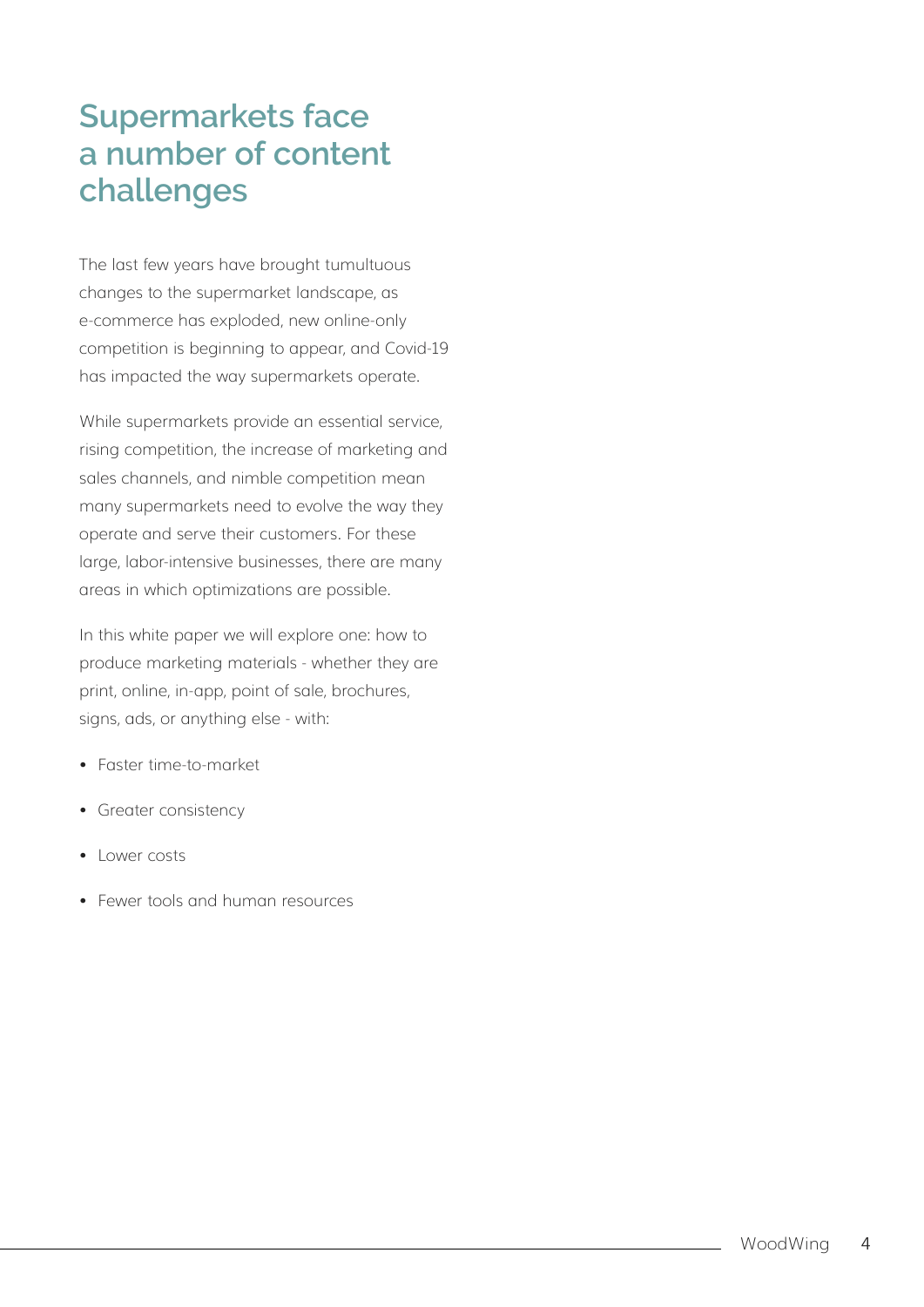

## **Beware the content spaghetti dragon**

Supermarkets have long had complex content requirements and intensive production schedules, both in print and digital media. The rise of the internet, e-commerce, and apps means these requirements have become more demanding, as customers expect more content across an increasing number of channels.

From the point-of-sale signage, weekly brochures, and flyers, to website and in-app images, supermarkets need to produce highvolume, time-sensitive materials, with constantly changing product images, pricing, and descriptions.

Often, they are created in collaboration with one or more external agencies. And they all need to pass through a predefined workflow and approval process to ensure the final collaterals are correctly produced.

Due to the time sensitivity and frequency of many of these collaterals, most supermarket content workflows are well defined. However, they are often less efficient than they could be - involving far more manual processes and checks than needed.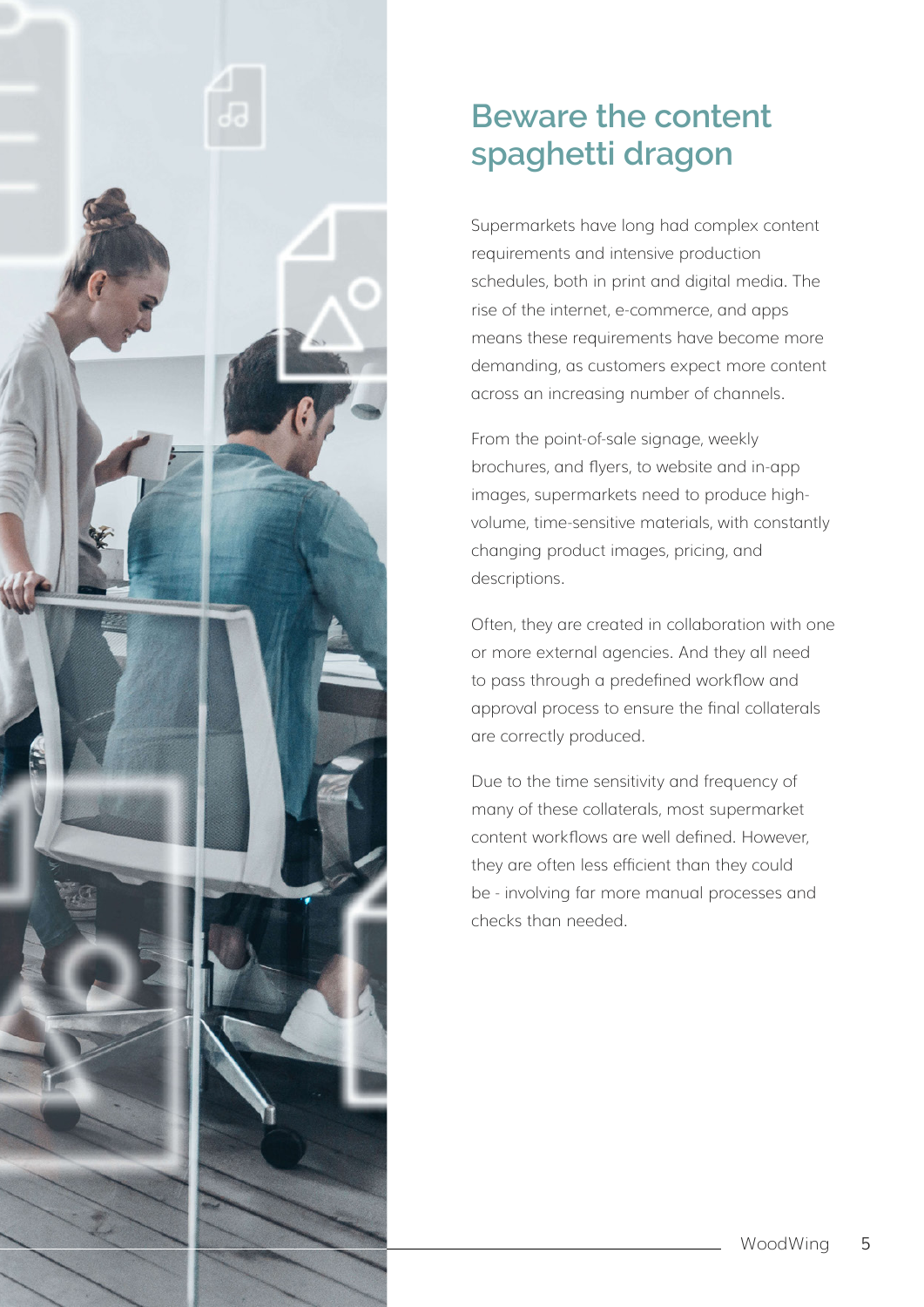### **Slay the dragon with Content Orchestration**

On the other hand, solving content spaghetti offers enormous potential for productivity gains.

Increasingly, supermarkets are looking strategically at their workflows and processes, to see how they can differentiate themselves and provide greater value to customers across an increased number of channels.

However, not many supermarkets have solved the problem of content spaghetti and there are few comparator organizations to benchmark against. So where is a good place to look for best practice and inspiration?

The publishing industry is an obvious reference case for supermarkets. Supermarket marketing workflows resemble those of publishing. Both generally involve a briefing stage, content creation workflow, approval processes, design, and publishing.

Magazine and newspaper publishers have content creation at the heart of their business model, whether that's in print or, increasingly, online and in-app. Regardless of the publishing channel, they have always had a strong focus on creating tools and processes that make content production and publication as seamless as possible.

So it makes sense that many supermarkets could adopt best practices from this industry, which has already paved the way in terms of process and efficiency.

At WoodWing, we have a name for this approach. We call this "Content Orchestration", where people and tools work seamlessly together to plan, create, manage, and distribute content. With this approach, workflows are clearly defined and robust, and creation and management tools are seamlessly integrated.

**"Content Orchestration"**  is people and tools working seamlessly together to plan, create, manage, and distribute content.